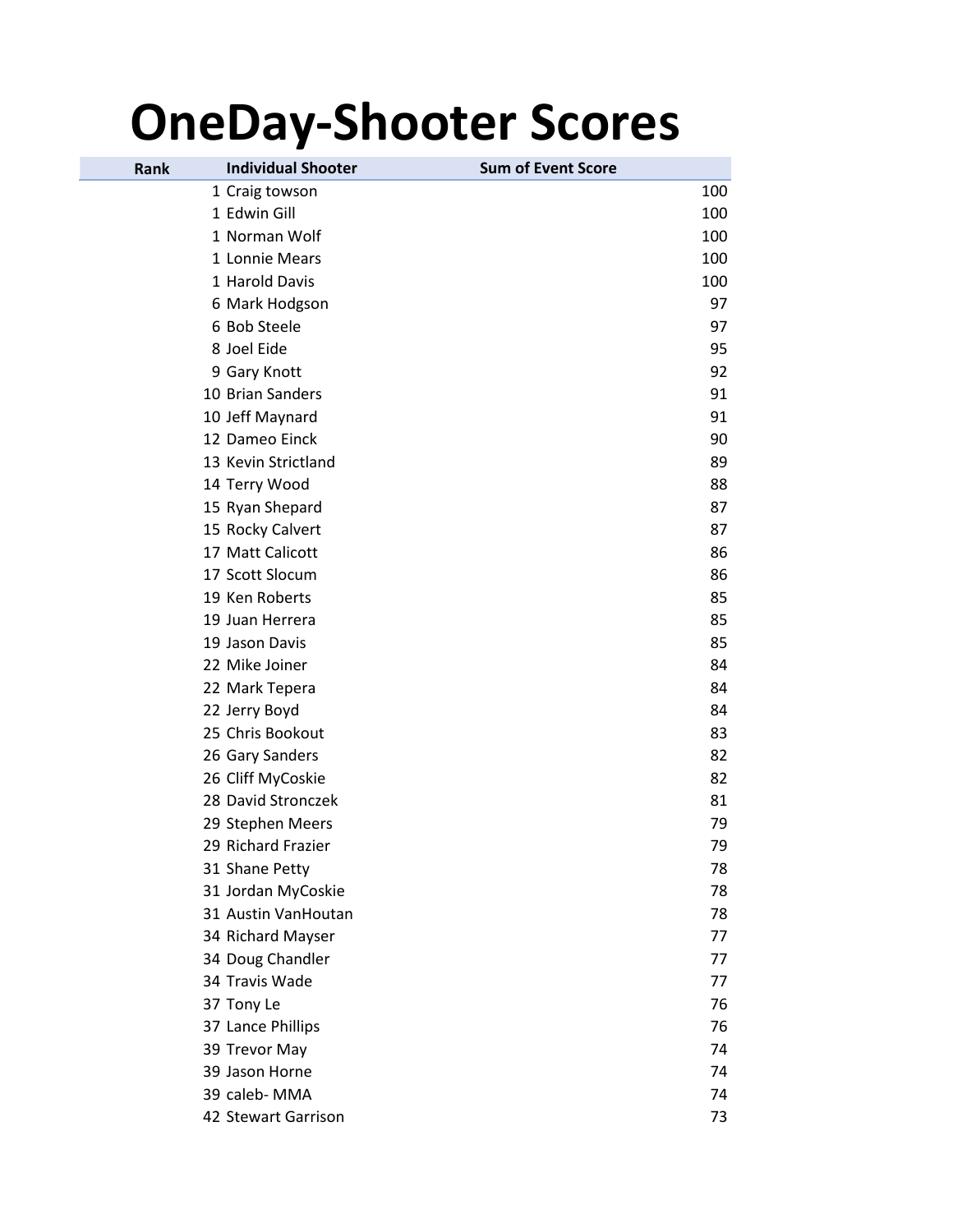| 42 Justin Houstan     | 73 |
|-----------------------|----|
| 44 David McNew        | 72 |
| 44 Larsen Statham     | 72 |
| 44 Damon McNew        | 72 |
| 44 Josh Kight         | 72 |
| 48 Matt Hagan         | 71 |
| 48 Brian-reece        | 71 |
| 50 Larry Fowler       | 70 |
| 50 Greg Ticknor       | 70 |
| 52 Kyle Kaumans       | 69 |
| 52 Chip May           | 69 |
| 52 Juan Fletes        | 69 |
| 52 John Sutter        | 69 |
| 52 Scott Schaeffer    | 69 |
| 57 Blake Pederson     | 68 |
| 57 Robert Step        | 68 |
| 57 Jerry Reyes        | 68 |
| 57 Kyle Strickland    | 68 |
| 61 Steve Martindale   | 67 |
| 61 Bob Kembel         | 67 |
| 61 Cory Way           | 67 |
| 61 Doug Driskill      | 67 |
| 61 Dustin McNew       | 67 |
| 66 Harrison Duncan    | 66 |
| 66 David Harwell      | 66 |
| 66 Blake Sanders      | 66 |
| 66 Paul Johnson       | 66 |
| 66 Spencer Davis      | 66 |
| 66 Toby Yeary         | 66 |
| 72 Brad Slater        | 65 |
| 72 Tony Dixon         | 65 |
| 72 Kent Hall          | 65 |
| 72 Chase Champion     | 65 |
| 72 Roy Whitfill       | 65 |
| 77 Frank Holland      | 64 |
| 77 Robert Keith       | 64 |
| 79 Daevon- MMA        | 63 |
| 79 Tompie Hall        | 63 |
| 79 Andrew Kelly       | 63 |
| 79 Richard Ripple     | 63 |
| 79 Nick Gullat        | 63 |
| 84 Justin Cox         | 62 |
| 84 Kelly Curnutt      | 62 |
| 86 Steve Moss         | 61 |
| 86 Scott Plenderleith | 61 |
| 88 Jesse              | 60 |
| 88 Joy-PC3            | 60 |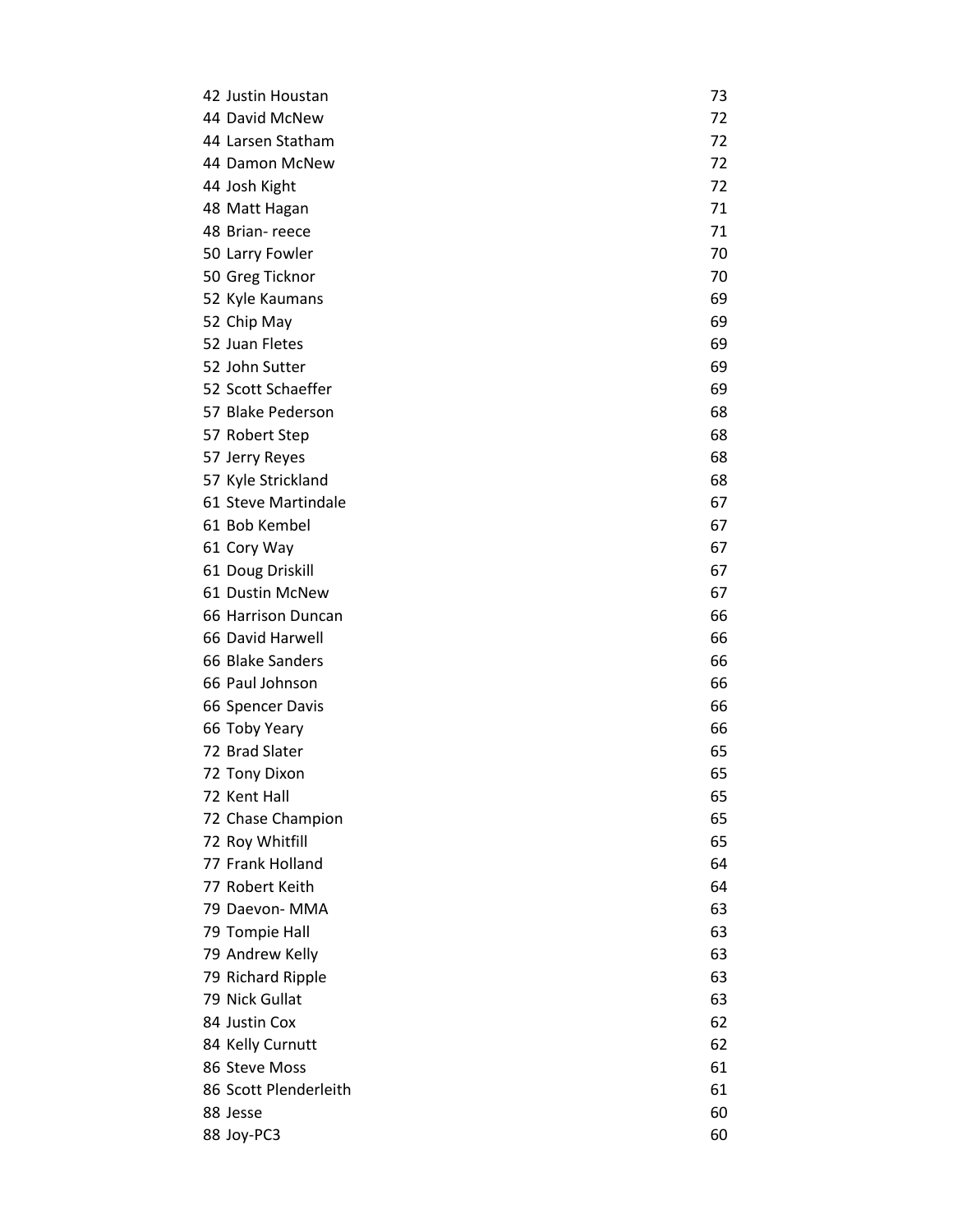| 88 Mikel Garner      | 60 |
|----------------------|----|
| 88 Chad Woodard      | 60 |
| 92 Vince Hrabel      | 59 |
| 92 Brad Bosworth     | 59 |
| 92 Johnny Robinson   | 59 |
| 95 Zach Day          | 57 |
| 95 Sid Grant         | 57 |
| 95 Keeton Moore      | 57 |
| 95 Bill McKnight     | 57 |
| 99 Ferguson average  | 56 |
| 99 Junior Hardin     | 56 |
| 99 Josh Schmidt      | 56 |
| 99 Mike Martin       | 56 |
| 99 Steve Johnson     | 56 |
| 104 Tim Neal         | 55 |
| 105 Samuel Briones   | 54 |
| 106 Lane Ladewig     | 53 |
| 106 Stephen Matthews | 53 |
| 108 Jim Maibach      | 52 |
| 108 Cole Taylor      | 52 |
| 108 Trent Oatman     | 52 |
| 108 Jeff Kendall     | 52 |
| 112 Chris Steuart    | 51 |
| 112 Barry Cross      | 51 |
| 114 Wade Tedder      | 50 |
| 114 Reece AVG        | 50 |
| 114 Adrian Rojas     | 50 |
| 114 Chris Carporter  | 50 |
| 114 Scott Baxter     | 50 |
| 119 Terry Gaines     | 49 |
| 119 Clay             | 49 |
| 119 Corey Callaway   | 49 |
| 119 Matt R           | 49 |
| 123 Patrick Pidgeon  | 48 |
| 123 Alex Daley       | 48 |
| 123 Steve Eck        | 48 |
| 123 Andrew           | 48 |
| 123 Josh Seale       | 48 |
| 128 Kirk Freytag     | 46 |
| 128 Rick McGlothlin  | 46 |
| 128 Adam Griffin     | 46 |
| 131 Clint Dennis     | 45 |
| 131 Danny Moore      | 45 |
| 131 Randy Bell       | 45 |
| 131 Danny Jones      | 45 |
| 131 Logan Kerschbaum | 45 |
| 136 Ryan Miller      | 44 |